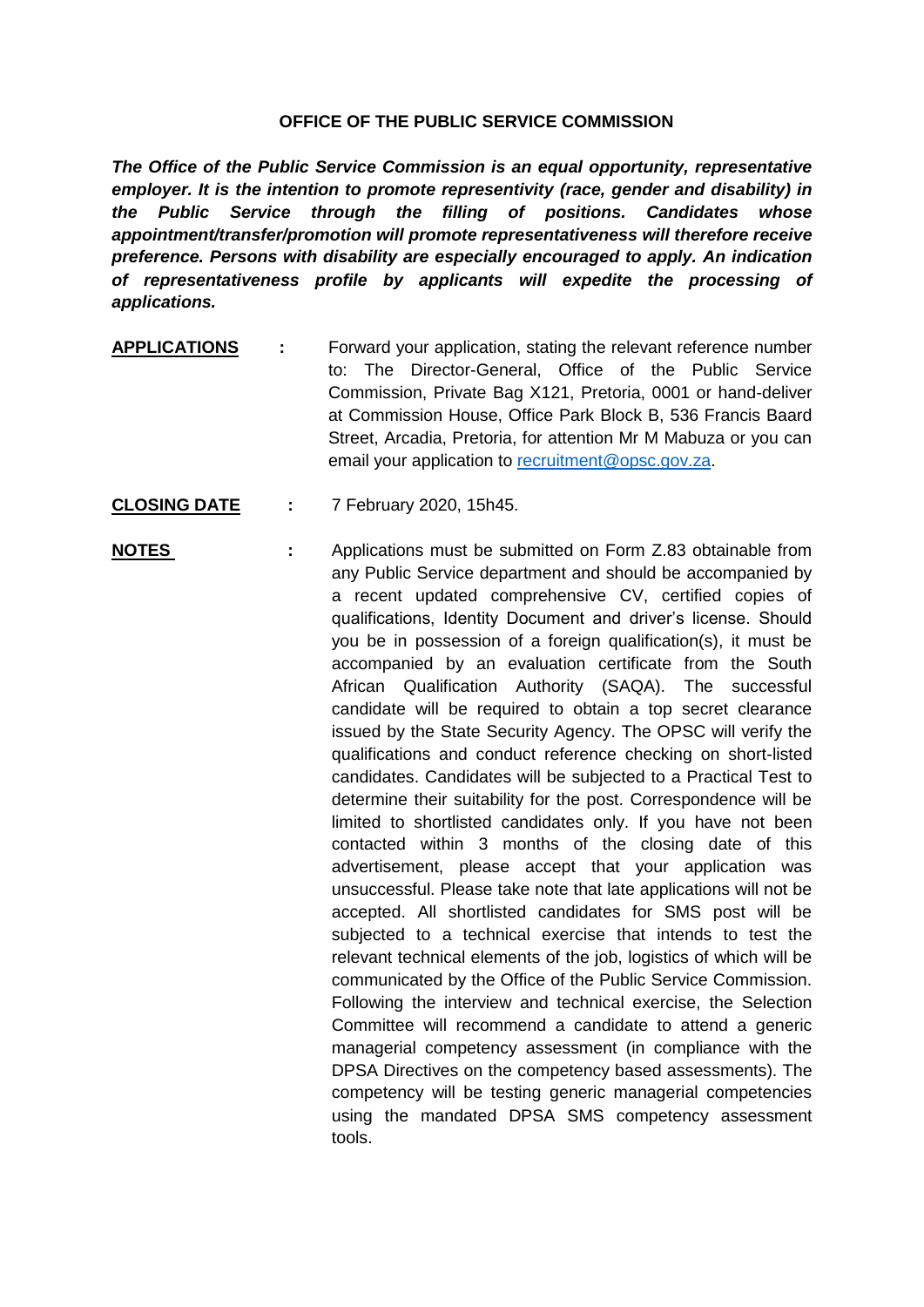## **POST : CHIEF DIRECTOR: PEOPLE MANAGEMENT PRACTICES REF NO: CD/PMP/01/2020**

**SALARY :** All-inclusive remuneration package of R1 251 183 per annum. The package includes a basic salary (70% of package), State's contribution to the Government Employees Pension Fund (13% of basic salary) and a flexible portion of 30% that may be structured in terms of applicable rules. The successful candidate will be required to enter into a performance agreement within three months after assumption of duty.

## **CENTRE : HEAD OFFICE, PRETORIA**

**REQUIREMENTS :** The Public Service Commission requires the services of a technically experienced person to support it to fulfill its constitutional mandate and for this purpose she/he should have • An appropriate recognised Bachelor's Degree (NQF level 7) in Public Management/Public Administration/Human Resource Management/ related qualification in the field of Social Sciences • A postgraduate qualification in the above mentioned fields will serve as an advantage ● 5 years' experience at the senior management level Human Resource Management, Corporate Services or related field ● Extensive knowledge and understanding of the dynamics of the Public Service, Government systems and operations • Good understanding of the PFMA ● Good understanding of the Public Service Regulatory Framework ● Extensive experience in a senior management role ● Ability to work in crossfunctional projects/teams ● Excellent coordination and project management skills ● Good understanding of Government policies and initiatives and the role of information in Government decision-making process ● Demonstrated strategic, operational and project management ability and experience ● Strategic understanding and knowledge of the application of the Constitutional Values and Principles (CVPs) as contained in Section 195 ● An understanding of how current public administration management and operational processes comply, or do not comply, with the CVPs ● Experience in leading and managing transformation, change and diversity ● Generic management competencies, including strategic capability and leadership, programme and project management, people management and empowerment and financial management.● Exceptional written, communication skills and report writing skills • Generic management competencies, including strategic capability and leadership, programme and project management, people management and